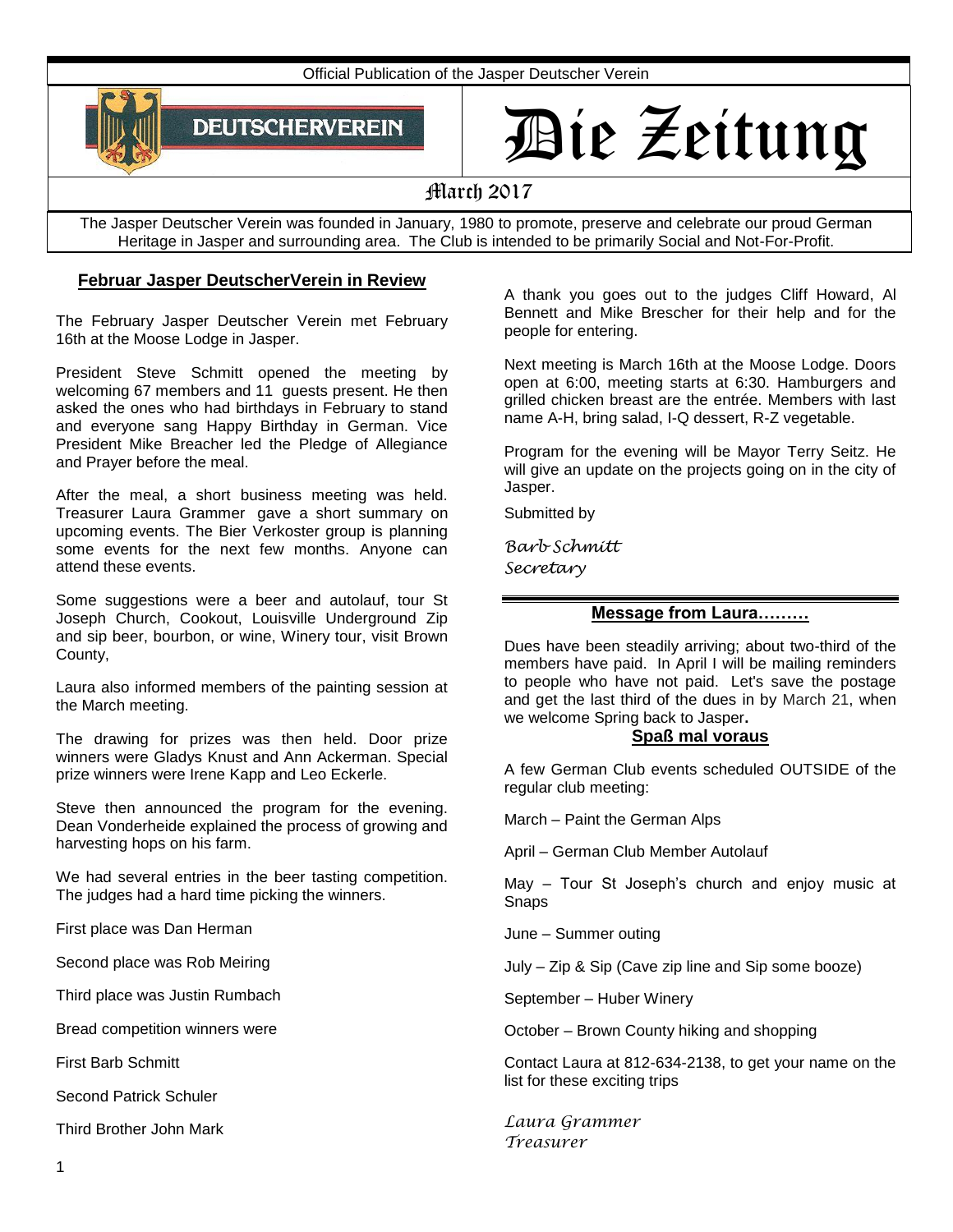# **News from Sister Cities of Jasper, Inc.**

JHS German Exchange is gearing up for our exchange students from Poessneck! Our German exchange partners arrive April 2 and depart April 14. While at JHS, these German students will attend prom, go to a Cincinnati Reds baseball game, visit Amish country and Indianapolis. Of course we will show them the sights of Jasper starting with St Joseph Church and the Dubois County Museum. So if you see them out and about with their Jasper hosts, be sure to say "Guten Tag"!



**GOLF SCRAMBLE**

BUFFALO TRACE GOLF COURSE

SATURDAY, APRIL 22

\$220 team/\$55 per person (includes cart, greens fees & lunch!) 12:00 P.M. SHOTGUN START (lunch at 11) PRIZES, FOOD AND FUN!!

Register by April 17: Sandy @ 812-482-2055 email:senora@twc.com

PROCEEDS TO BENEFIT THE JHS GERMAN EXCHANGE PROGRAM

# **Address Changes for Newsletters andTemporary Address Change – Travel or Nursing Home**

Would all members who are going to be gone for any period of time, please notify Patti Goepfrich at 812-482- 4821 with your new address so we can forward your newsletter to you. This keeps us from having to pay double postage and assures you to receive all newsletters while you are away from home. Having your mail forwarded while you are gone will not work, simply because of the "Return Service Requested" stamped on our newsletter. This is stamped to let us know when someone has moved. The Post Office informs us of new addresses if you have permanently moved.

#### **Jasper Deutscher Verein Taking Scholarship Applications**

The Jasper Deutscher Verein is offering a scholarship in the amount of \$1,000 to a German student of Dubois County. If you have a child, grandchild or know of anyone who would like to submit an application, please inform them to contact their Guidance Counselor at their school. Applications must be postmarked no later than April 1, 2017. If any questions, please contact Linda Wehr at 812-482-4432.

At their January Board of Directors' Meeting in 2008, the following adopted the following qualifications for the Dubois County Scholarship in the amount of \$1,000.00.

1. Completion of the common scholarship application available from the School's Guidance Office.

2. Successful completion of two years of high school German.

3. Two years of active participation in German Club or German Civic affairs in other schools.

4. Verification of enrollment in a German course at the college of their choice, or participation in an accredited German study abroad program such as the IU Honors Program.

5. Submission of a one page or less essay stating your personal qualifications and intentions.

6. 6. GPA consideration.

7. Participation in an exchange program or hosting an exchange student.

8. Submission of two letters of recommendation from adults other than school personnel regarding personal character, etc.

9. The scholarship will be awarded upon verification of enrollment in German at college or acceptance into another German study abroad program such as the IU Honors Program. A \$500.00 scholarship will be given for the first semester and will be renewable for the second semester.

10. Parental membership in the Jasper Deutscher Verein will be considered.

11. Submission of all completed forms by April 1, 2017 to:

Jasper Deutscher Verein Scholarship Committee, P.O. Box 15,Jasper, Indiana 47547-0015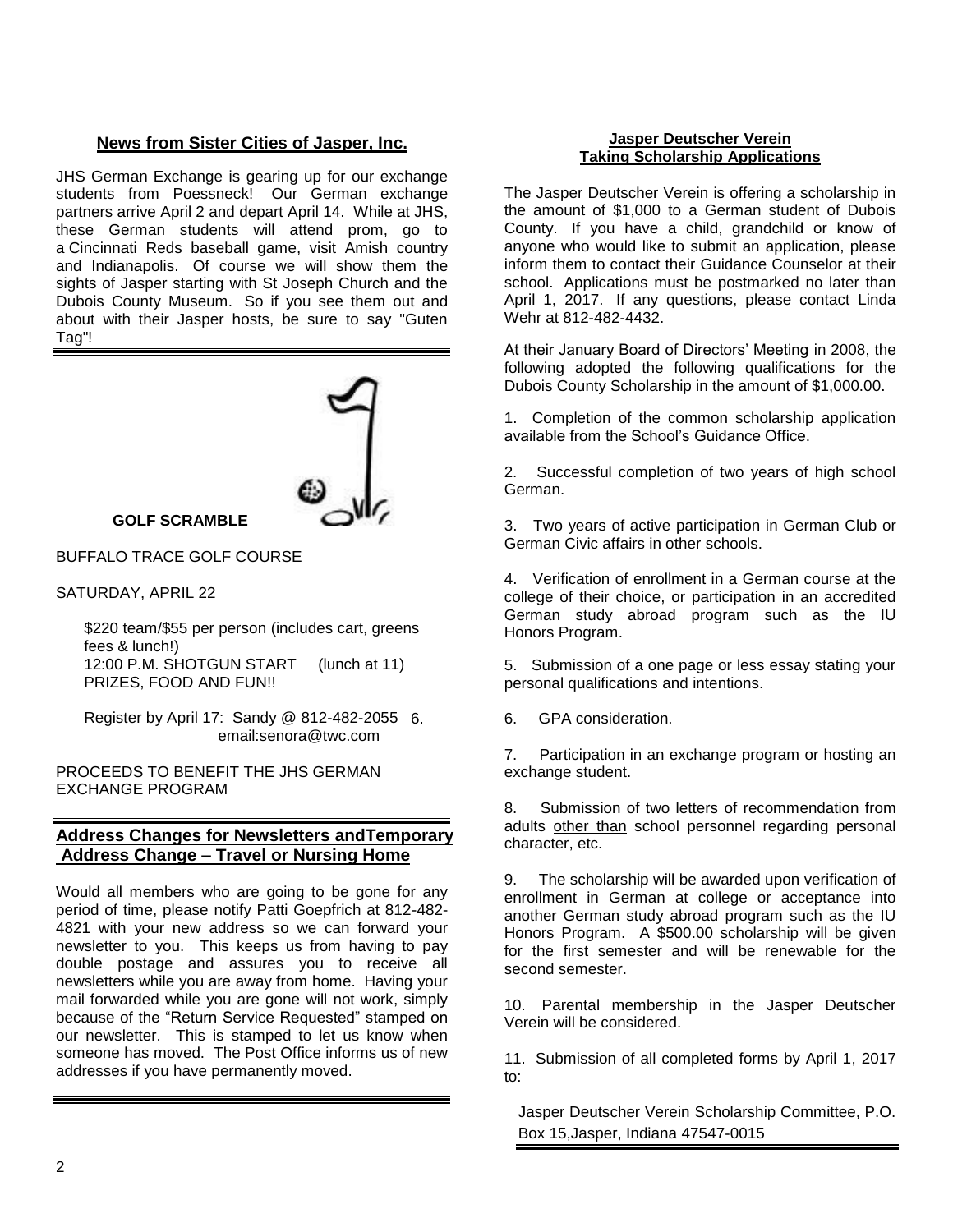# **Upcoming Events – Mark Your Calendars**

#### **Maerz**

#### **Thursday, Maerz 16th at the Moose Lodge**

Doors open at 6:00pm Activities begin at 6:30pm

Mayor Terry Seitz will give an update on the projects going on in the City of Jasper and German Club Painting Party

Hamburgers and grilled chicken are the entrée and members with last names  $- A - H$  bring salad,  $I - Q$ bring dessert, and  $R - Z$  bring vegetable.

#### **April**

## **Monday, April 17th – sign ups for Sister Cities Golf Scramble are due**

#### **Thursday, April 20th at the Moose Lodge**

Doors open at 6:00pm Activities begin at 6:30pm

Mark Schleckte will present a program on how to survive living off the land. Bugs and plants included!!!!

#### **August**

Strassenfest – August 3, 2017 – August 6, 2017

#### **2017 German Club Dues Are Due**

Please check your mailing label on your newsletter for when your membership expires. Please forward your dues as to keep your membership current.

> Membership Expires 12-31-2016 Jasper DeutscherVerein P. O. Box 15 Jasper, IN 478547-0015

If you get your newsletter electronically by email, please call Laura Grammer at 812-634-2138 or send her an email to lagrammer@psci.net to verify when your dues are due!!!!!

#### **"Ein Prosit"**

Ein Prosit Ein Prosit der Gemutlichkeit Ein Prosit Ein Prosit der Gemutlichkeit Eins, Zwei, Drei, G'suffa! Zicke, zacke, zicke, zacke Hoy, Hoy, Hoy, Kindermachen, Kindermachen Ya Ya Ya Motorcycle, Motorcycle Vroom, Vroom, Vroom Der Deutscher Verein is Voonderbar!!

## **MEMBERSHIP**

Dues for the DeutscherVerin are \$10 a person. Out of this \$10, a \$1 will go to the Jasper Deutscher Verein (German Club) German Heritage Endowment, \$.50 per member for dues to Sister Cities of Jasper, Inc., and \$8.50 to German Club for postage and meetings. Dues are to be by March 31, 2017 by mail to German Club, P.O. Box 15, Jasper, IN 47547-0015 or paid at meeting.

#### **Windbeutel**

Ingredients Puffs:

1/2 cup butter (unsalted if you can get it) 1/4 cup water 1/2 cup flour Dash salt (only if using unsalted butter) 2 large eggs Filling: 1 cup heavy whipping cream 1/4 cup powdered sugar 1/2 tsp. almond extract powdered sugar for sprinkling on top

#### **Directions**

Heat oven to 400° (375° if convection).In a saucepan, heat the butter and water to a rolling boil. Stir in flour (and salt, if using) all at once and beat vigorously about 1 minute, or until a ball forms. Remove from heat and beat in eggs, 1 at a time, until batter is smooth and glossy. Drop by 1/4 cupfuls onto an ungreased baking sheet about 3 in. apart. Bake 35-40 minutes (less if convection) until puffy and golden brown all over. Cool completely on wire rack.

For Filling: Beat whipping cream, sugar and extract in a deep bowl until fluffy and holds its form well. Keep chilled until use. Just before serving, split the puffs, remove any damp insides and fill with the cream mixture.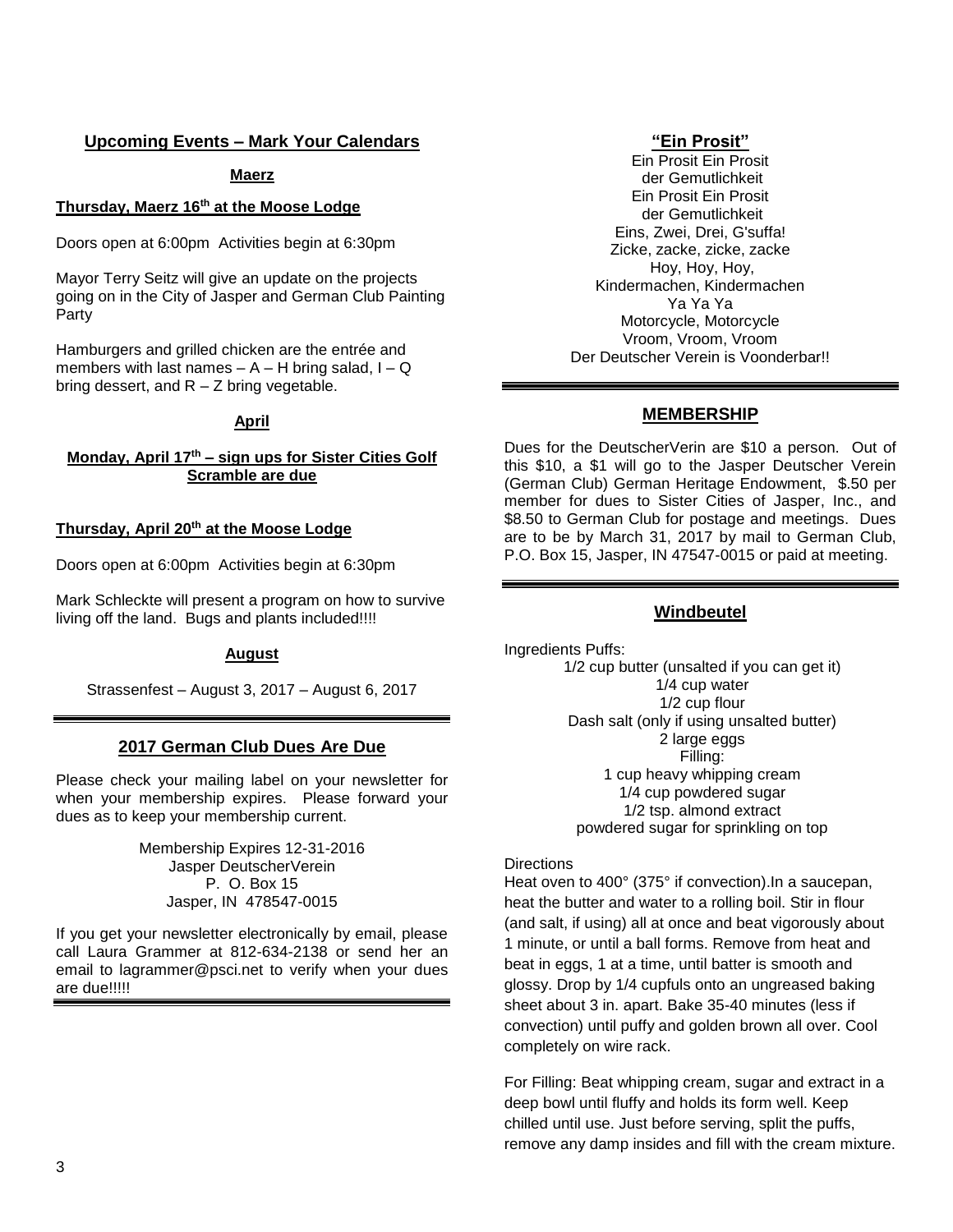Looks nicest if you use a fluted pastry tube for this. Place caps back on puffs and sprinkle with powdered sugar; serve immediately. –

**(taken from: http://ilovegermanfood.com/recipes/windbeutel/#sthash.SSSy37w S.dpuf**)

# **What is an Osterbaum… Easter Tree**

# **What is an Osterbaum?**

Every year at during the Easter Season my mother would place a few budding branches in a vase and hang colorful painted eggs from them. This was an Osterbaum, an Easter Tree Over the season, the buds would sometimes even bloom. So pretty! While these Easter Trees are quite common in Germany, I'm delighted to see them catching on here in the US.

In Germany, people also decorate live trees or bushes in their yard with colored eggs tied on with ribbon. Unlike Christmas trees, these trees are living, and don't require a special stand or lights. Because it can still be grey and cold in the spring, these colored eggs add a festive atmosphere to neighborhoods and towns. The eggs can be plastic, wooden or real painted eggs that have been hollowed out.

The most famous of these Osterbaum trees is in Saarberg. For years Volker Kraft in Saalfeld, Germany has been adding more and more eggs that his family decorated to a tree in his yard. The final count was 10,000 eggs!

**(taken from www.germangirlinamerica.com)**



Mick Birge interviewing Matthias Hilger in 2012 after Matthias was presented the Federal Republic of Germany Friendship Award

# **Endowments at the Dubois County Community Foundation**

# **Jasper Deutscher Verein (German Club) German Heritage Endowment**

A donor-advised endowment to benefit generations in ensuring that our German heritage is preserved and enriched in Jasper and Dubois County.

#### **Claude and Martina Eckert Sister Cities Endowment**

A designated endowment to provide support to Sister Cities of Jasper, Inc. to support the Jasper/Pfaffenweiler relationship.

A gift to the Jasper Deutscher Verein (German Club) German Heritage Endowment or to the Claude and Martina Eckert Sister Cities Endowment is a wonderful way to remember that special someone. A gift in honor of someone or in memory of someone may be given. The Dubois County Community Foundation will send a letter of acknowledgment to the individual being honored or to the family of someone being remembered. Send your gift along with the appropriate information to the Dubois County Community Foundation, P. O. Box 269, Jasper, IN 47547-0269. Envelopes are also available at the greeting table at each club meeting.

\_\_\_\_\_\_\_\_\_\_\_\_\_\_\_\_\_\_\_\_\_\_\_\_\_\_\_\_\_\_\_\_\_\_\_\_\_\_\_\_\_\_\_\_\_

Enclosed is my gift of \$ to the (Please specify appropriate Endowment) Name: Address: \_\_\_\_\_\_\_\_\_\_\_\_\_\_\_\_\_\_\_\_\_\_\_\_\_\_\_\_\_\_\_\_\_\_\_\_\_ City/State/Zip: **William State and State and State and State and State and State and State and State and State and State and State and State and State and State and State and State and State and State and State and State a** I want my gift to be in memory of / in honor of: \_\_\_\_\_\_\_\_\_\_\_\_\_\_\_\_\_\_\_\_\_\_\_\_\_\_\_\_\_\_\_\_\_\_\_\_\_\_\_\_\_\_\_\_\_ Please acknowledge my gift to: Name: Address: \_\_\_\_\_\_\_\_\_\_\_\_\_\_\_\_\_\_\_\_\_\_\_\_\_\_\_\_\_\_\_\_\_\_\_\_\_ City/State/Zip: \_\_\_\_\_\_\_\_\_\_\_\_\_\_\_\_\_\_\_\_\_\_\_\_\_\_\_\_\_\_\_\_\_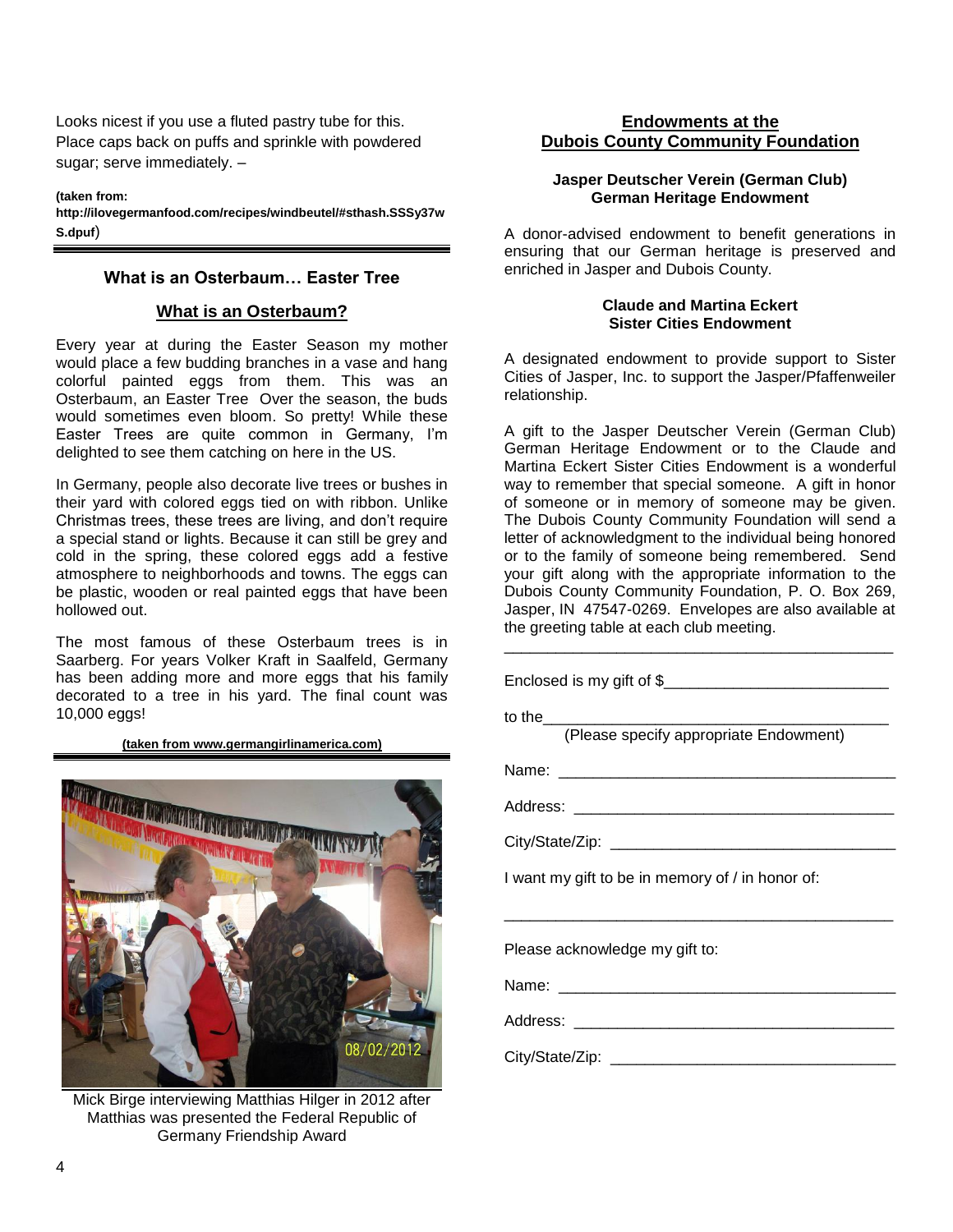# **Membership Dues**

It's that time of year again! Please submit your dues for 2017 by March 31, 2017 by completing and sending in the following form. Thanks!

| SEND TO: Jasper Deutscher Verein, ATTN: Laura Grammer, P.O. Box 15,<br>Jasper, IN 47547-0015 |
|----------------------------------------------------------------------------------------------|
|                                                                                              |
|                                                                                              |
|                                                                                              |
| Home Phone ( ) _______ - _________                                                           |
|                                                                                              |
| [circle one]<br>Single Membership (\$10.00) or Couple Membership (\$20.00)                   |
| [circle one]<br>New Membership or Membership Renewal                                         |
| Please indicate the year which dues are to be applied: ________                              |

# **Five Months Until Strassenfest!!!!!!!!!!!**



 $\mathbf{r}$